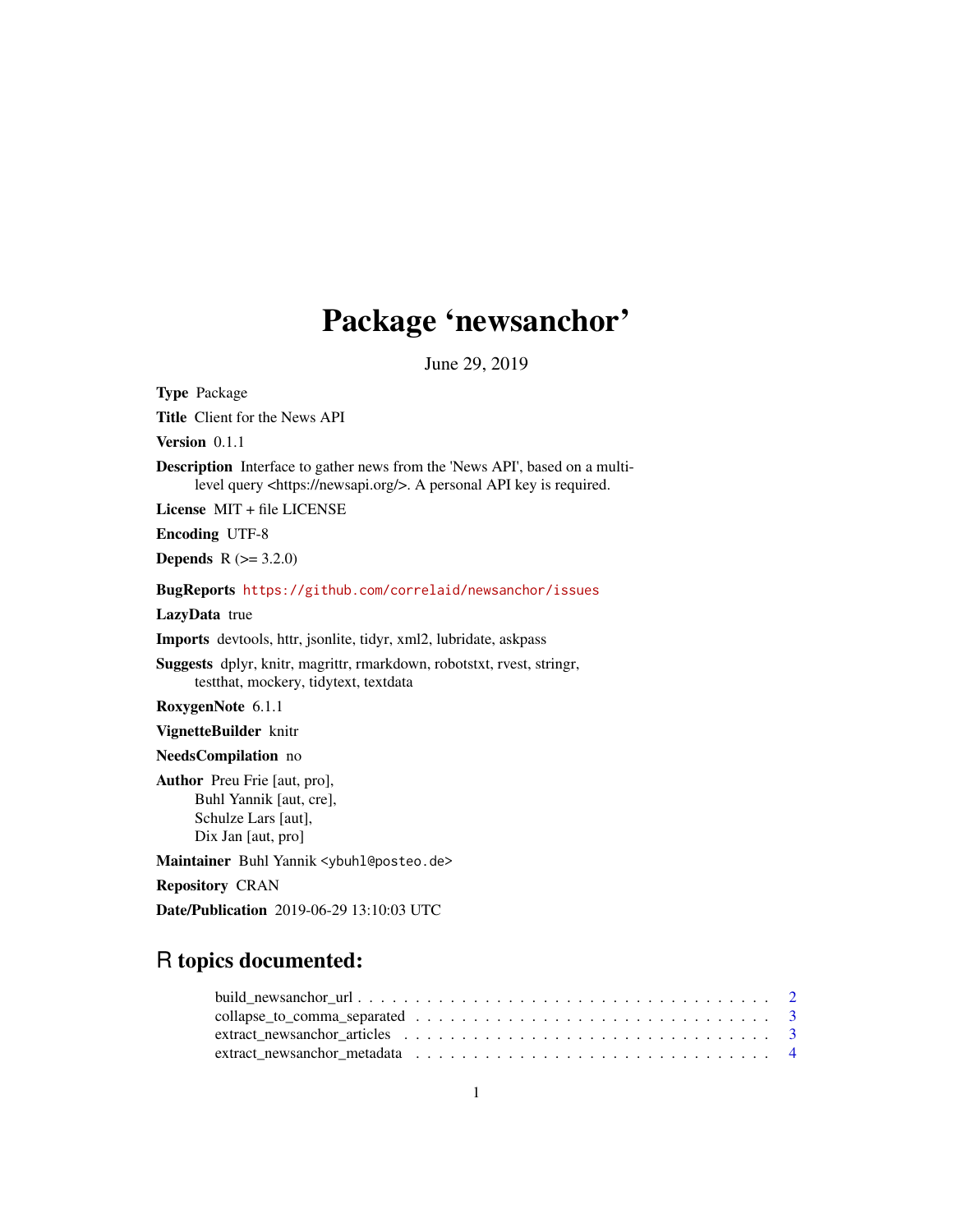<span id="page-1-0"></span>

| $\overline{4}$                                                                                                   |
|------------------------------------------------------------------------------------------------------------------|
| 5<br>$get\_everything \dots \dots \dots \dots \dots \dots \dots \dots \dots \dots \dots \dots \dots \dots \dots$ |
| 6                                                                                                                |
| 8                                                                                                                |
| 9                                                                                                                |
|                                                                                                                  |
| $-11$                                                                                                            |
|                                                                                                                  |
|                                                                                                                  |
|                                                                                                                  |
|                                                                                                                  |
|                                                                                                                  |
|                                                                                                                  |
|                                                                                                                  |
|                                                                                                                  |
|                                                                                                                  |
|                                                                                                                  |
|                                                                                                                  |
|                                                                                                                  |

#### **Index** [17](#page-16-0)

build\_newsanchor\_url *Builds query URL for newsapi.org.*

## Description

build\_newsanchor\_url adds a list of query arguments to a given News API endpoint.

## Usage

build\_newsanchor\_url(url, query\_args)

## Arguments

| url        | NEWS API endpoint.                                                             |
|------------|--------------------------------------------------------------------------------|
| query_args | named list of parameters that are needed to query the endpoint. Check the News |
|            | API documentation to see which endpoint requires which parameters.             |

## Value

httr URL.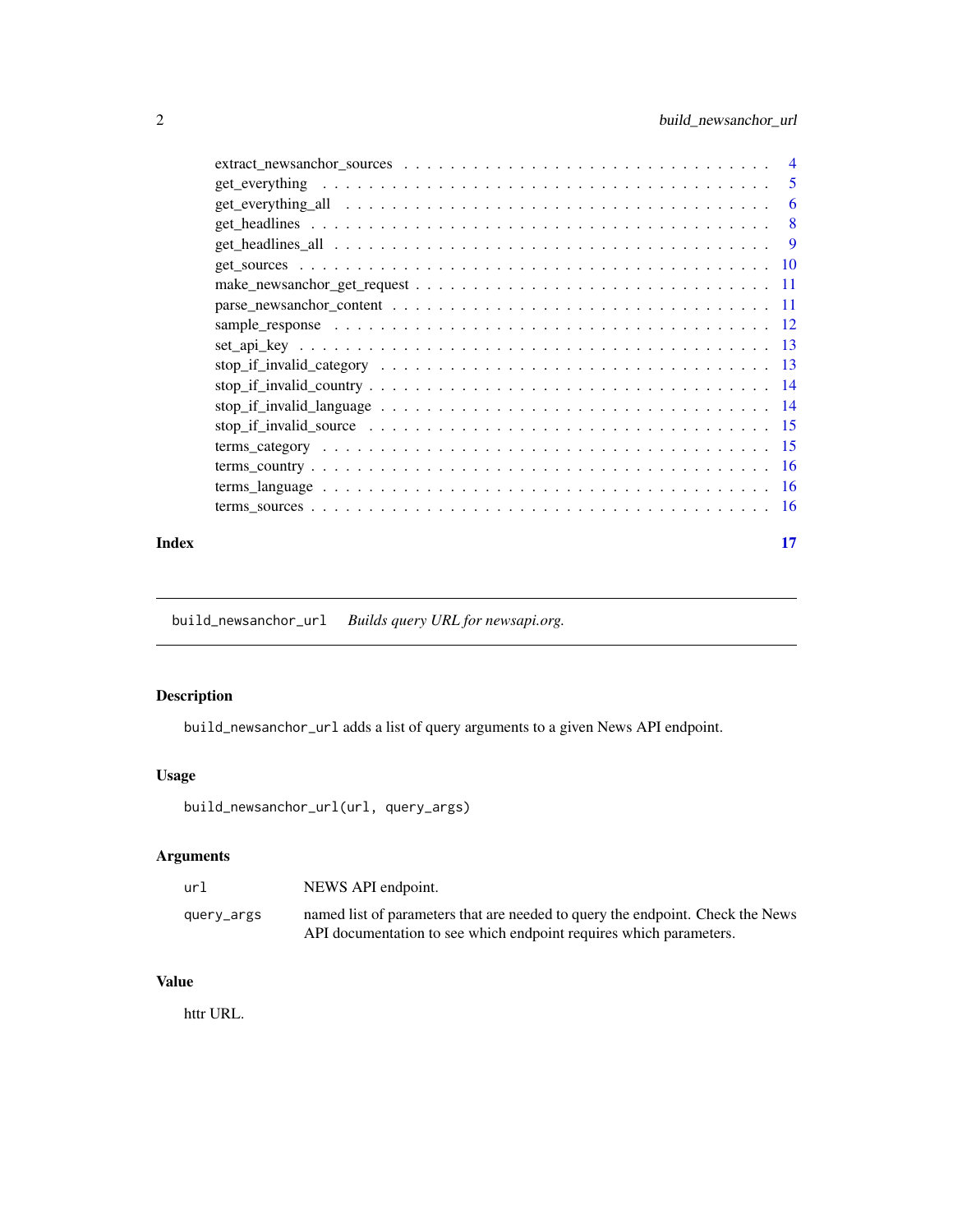<span id="page-2-0"></span>collapse\_to\_comma\_separated

*Concatenate character vector to comma-separated string.*

## Description

collapse\_to\_comma\_separated is a helper function that concatenates a character vector to a comma-separated string. If the input vector has only one element, the element will be returned unchanged.

#### Usage

collapse\_to\_comma\_separated(v)

#### Arguments

v character vector.

#### Value

string with elements of v separated by comma.

```
extract_newsanchor_articles
```
*Extracts data frame with News API articles from response object.*

## Description

extract\_newsanchor\_articles extracts a data frame containing the News API articles that matched the request to News API everything or headlines endpoint.

#### Usage

```
extract_newsanchor_articles(metadata, content_parsed)
```
## Arguments

metadata data frame containing meta data related to the request, see extract\_newsanchor\_metadata. content\_parsed parsed content of a response to News API query

## Value

data frame containing articles.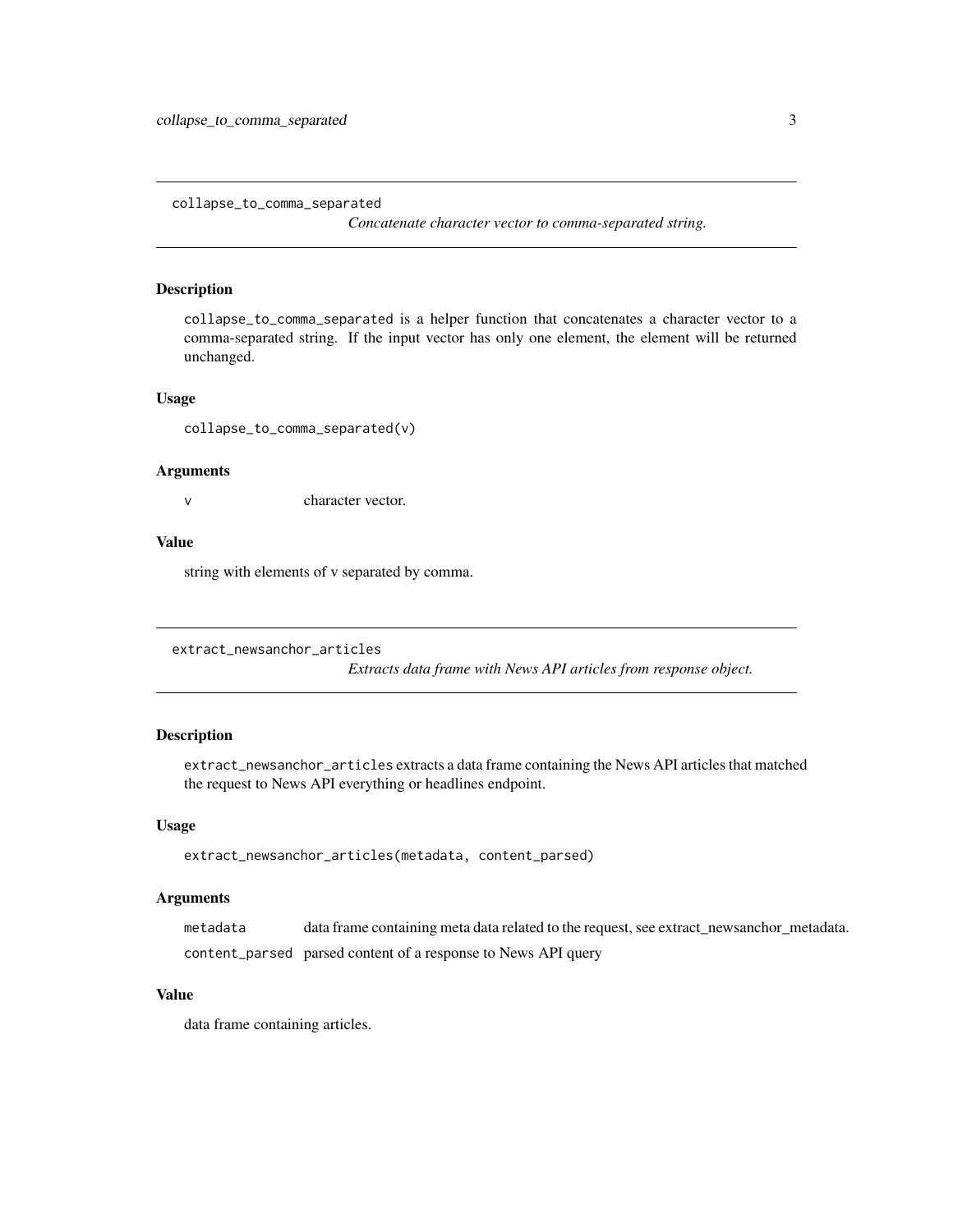```
extract_newsanchor_metadata
```
*Extracts metadata.*

#### Description

extract\_newsanchor\_metadata extracts meta data from the response object and the parsed content.

#### Usage

```
extract_newsanchor_metadata(response, content_parsed, page = NULL,
 page_size = NULL)
```
## Arguments

| response  | httr response object                                                           |
|-----------|--------------------------------------------------------------------------------|
|           | content_parsed parsed content of a response to News API query                  |
| page      | Specifies the page number of your results that was returned. Defaults to NULL. |
| page_size | The number of articles per page that were returned. Defaults to NULL.          |

## Value

data frame containing meta data related to the query.

```
extract_newsanchor_sources
```
*Extracts data frame with News API sources from response object.*

## Description

extract\_newsanchor\_sources extracts a data frame containing the News API sources that matched the request to News API sources endpoint.

#### Usage

```
extract_newsanchor_sources(metadata, content_parsed)
```
## Arguments

metadata data frame containing meta data related to the request, see extract\_newsanchor\_metadata. content\_parsed parsed content of a response to News API query

#### Value

data frame containing sources.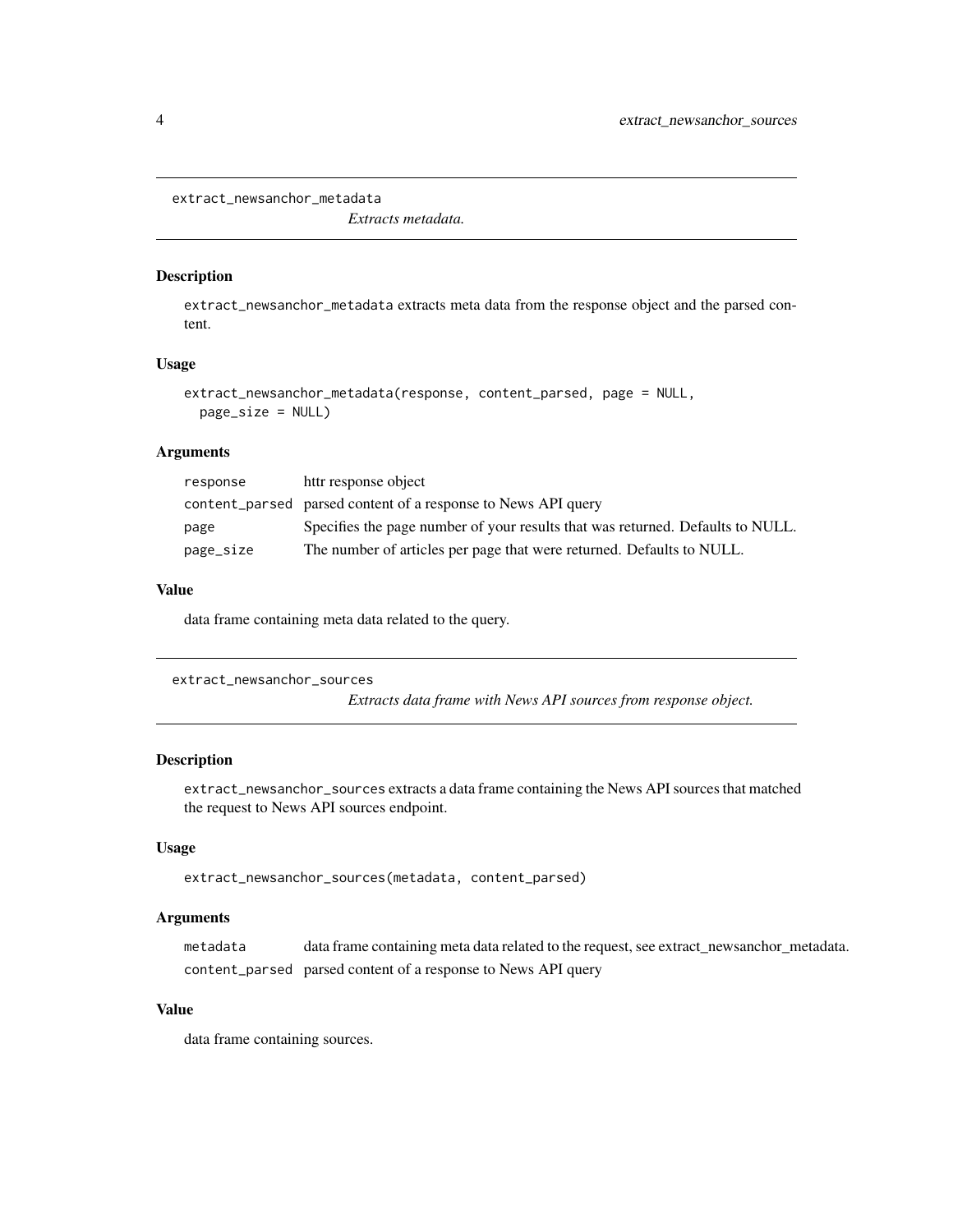## <span id="page-4-0"></span>Description

get\_everything returns articles from large and small news sources and blogs. This includes news as well as other regular articles. You can search for multiple sources, different language, or use your own keywords. Articles can be sorted by the earliest date publishedAt, relevancy, or popularity. To automatically download all results, use get\_everything\_all().

Please check that the api\_key is available. You can provide an explicit definition of the key or use set\_api\_key().

Valid languages for language are provided in the dataset terms\_language.

## Usage

```
get_everything(query, sources = NULL, domains = NULL,
  exclude_domains = NULL, from = NULL, to = NULL, language = NULL,
  sort_by = "publishedAt", page = 1, page_size = 100,
  api_key = Sys.getenv("NEWS_API_KEY"))
```
#### Arguments

| query           | Character string that contains the searchterm for the API's data base. API sup-<br>ports advanced search parameters, see 'details'. Passing a searchterm is com-<br>pulsory.                                                                                                                                              |
|-----------------|---------------------------------------------------------------------------------------------------------------------------------------------------------------------------------------------------------------------------------------------------------------------------------------------------------------------------|
| sources         | Character vector with with IDs of the news outlets you want to focus on (e.g.,<br>c("usa-today", "spiegel-online")).                                                                                                                                                                                                      |
| domains         | Character vector with domains that you want to restrict your search to (e.g.<br>c("bbc.com", "nytimes.com").                                                                                                                                                                                                              |
| exclude_domains |                                                                                                                                                                                                                                                                                                                           |
|                 | Similar usage as with 'domains'. Will exclude these domains from your search.                                                                                                                                                                                                                                             |
| from            | Character string with start date of your search. Needs to conform to one of<br>the following lubridate order strings: "ymdHMs, ymdHMsz, ymd". See help for<br>lubridate::parse_date_time. If from is not specified, NewsAPI defaults to the<br>oldest available date (depends on your paid/unpaid plan from newsapi.org). |
| to              | Character string that marks the end date of your search. Needs to conform to<br>one of the following lubridate order strings: "ymdHMs, ymdHMsz, ymd". See<br>help for lubridate::parse_date_time. If to is not specified, NewsAPI defaults to<br>the most recent article available.                                       |
| language        | Specifies the language of the articles of your search. Must be in ISO shortcut for-<br>mat (e.g., "de", "en"). See list of all languages using newsanchor: : terms_language.<br>Default is all languages.                                                                                                                 |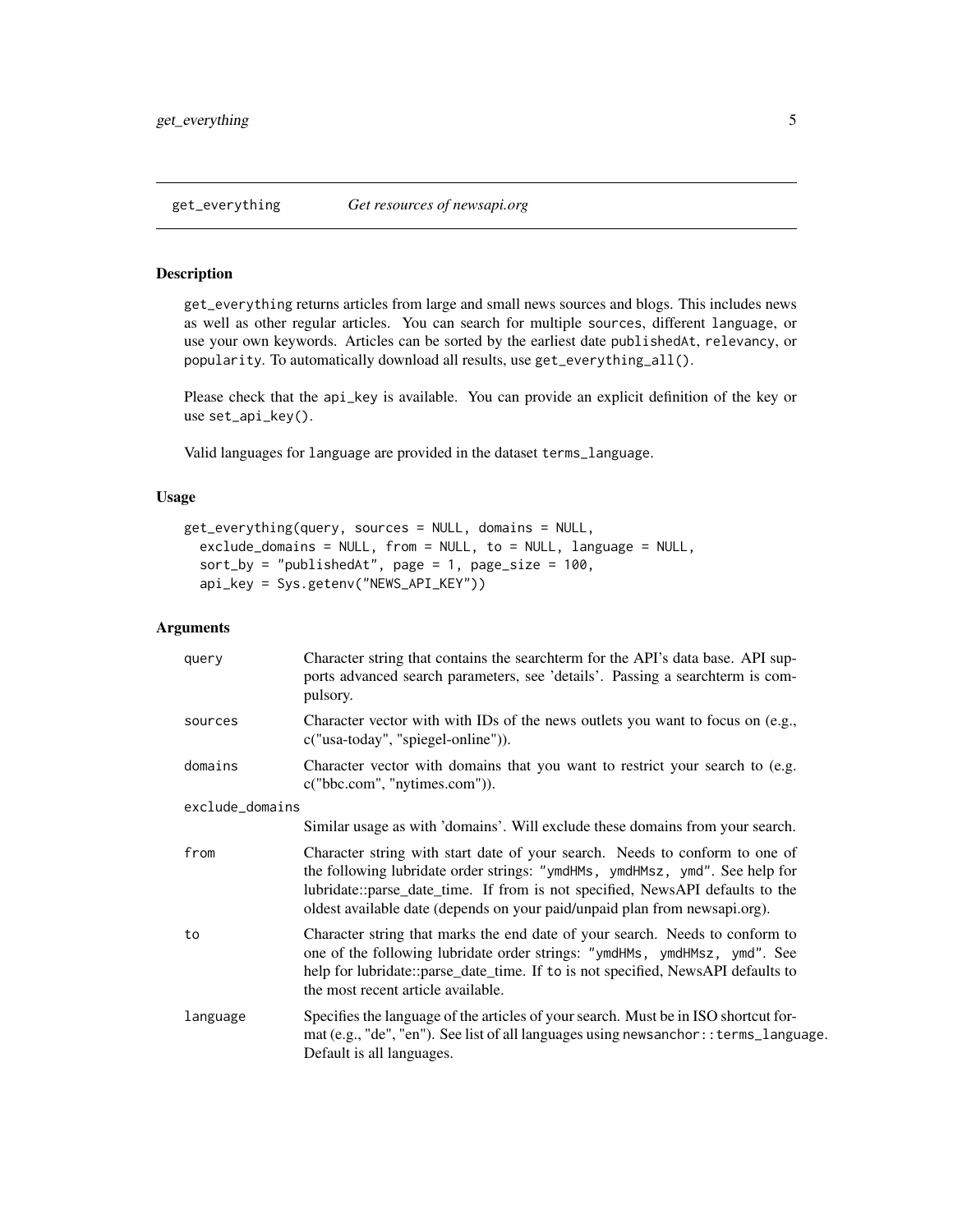<span id="page-5-0"></span>

| sort_by   | Character string that specifies the sorting variable of your article results. Ac-<br>cepts three options: "publishedAt", "relevancy", "popularity". Default is "pub-<br>lishedAt".            |
|-----------|-----------------------------------------------------------------------------------------------------------------------------------------------------------------------------------------------|
| page      | Specifies the page number of your results that is returned. Must be numeric. De-<br>fault is first page. If you want to get all results at once, use get_everything_all<br>from 'newsanchor'. |
| page_size | The number of articles per page that are returned. Maximum is 100 (also de-<br>fault).                                                                                                        |
| api_key   | Character string with the API key you get from newsapi.org. Passing it is com-<br>pulsory. Alternatively, function can be provided from the global environment<br>$(see set_api_key)).$       |
|           |                                                                                                                                                                                               |

#### Details

Advanced search (see also www.newsapi.org): Surround entire phrases with quotes (") for exact matches. Prepend words/phrases that must appear with "+" symbol (e.g., +bitcoin). Prepend words that must not appear with "-" symbol (e.g., -bitcoin). You can also use AND, OR, NOT keywords (optionally grouped with parenthesis, e.g., 'crypto AND (ethereum OR litecoin) NOT bitcoin)').

#### Value

List with two dataframes: 1) Data frame with results\_df 2) Data frame with meta\_data

#### Examples

```
## Not run:
df \leq get_everything(query = "stuttgart", language = "de")
df <- get_everything(query = "mannheim", from = "2019-01-02 12:00:00")
## End(Not run)
```
get\_everything\_all *Returns all articles from newsapi.org in one data frame*

#### Description

get\_everything searches through articles from large and small news sources and blogs. This includes breaking news as well as other regular articles. You can search for multiple sources, different language, or use your own keywords. Articles can be sorted by the earliest date publishedAt, relevancy, or popularity. To automatically download all results, use get\_everything\_all()

Please check that the api\_key is available. You can provide an explicit definition of the api\_key or use set\_api\_key().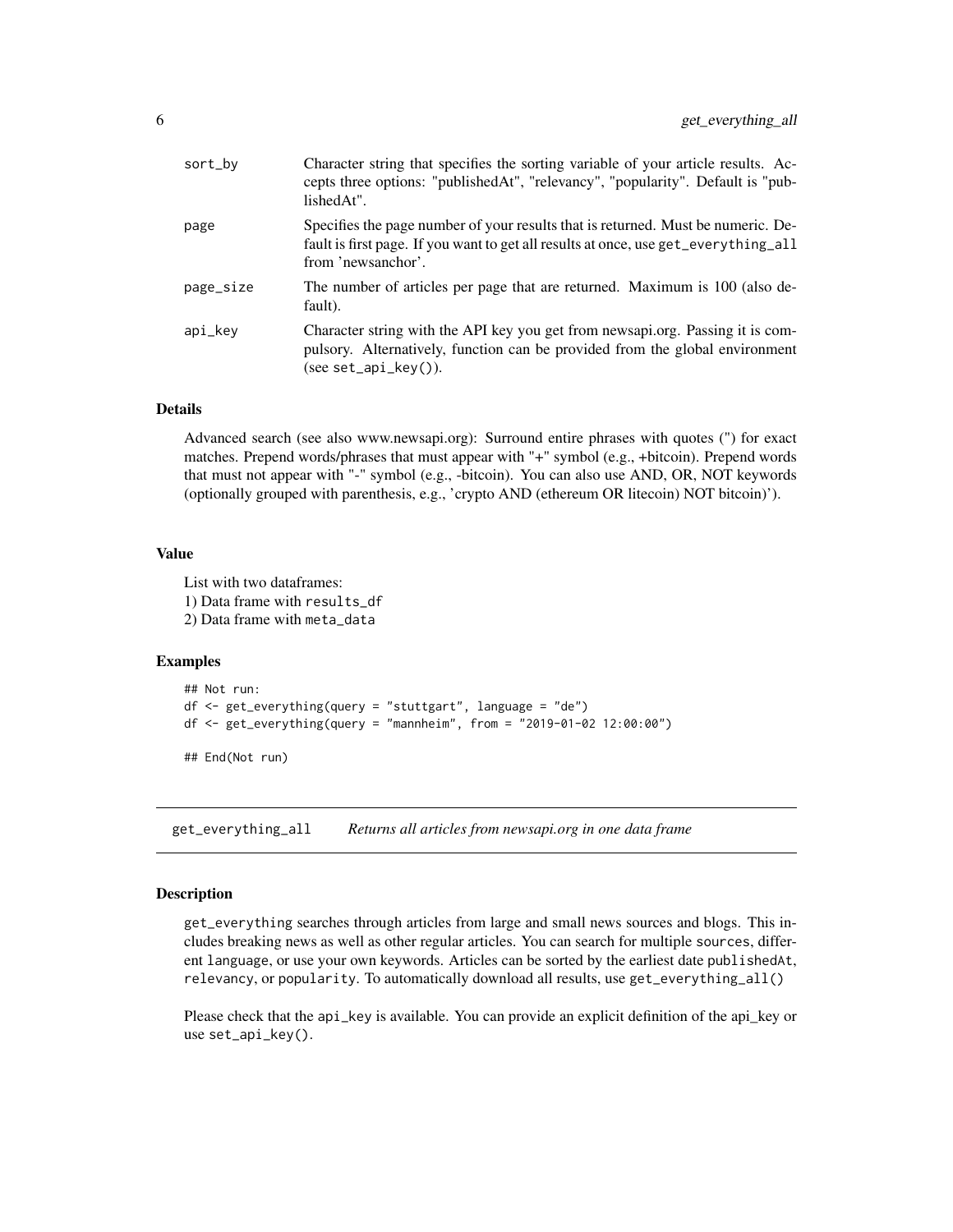Valid languages for language are provided in the dataset

terms\_language. To automatically download all results for one search, use get\_everything\_all

. Please check that the api\_key is available. You can provide an explicit definition of the api\_key or use set\_api\_key

For valid searchterms see data(searchterms)

## Usage

```
get_everything_all(query, sources = NULL, domains = NULL,
  exclude_domains = NULL, from = NULL, to = NULL, language = NULL,
  sort_by = "publishedAt", api_key = Sys.getenv("NEWS_API_KEY"))
```
## Arguments

| query           | Character string that contains the searchterm for the API's data base. API sup-<br>ports advanced search parameters, see 'details'.                                                                                     |
|-----------------|-------------------------------------------------------------------------------------------------------------------------------------------------------------------------------------------------------------------------|
| sources         | Character string with IDs (comma separated) of the news outlets you want to<br>focus on (e.g., "usa-today, spiegel-online").                                                                                            |
| domains         | Character string (comma separated) with domains that you want to restrict your<br>search to (e.g., "bbc.com, nytimes.com").                                                                                             |
| exclude_domains |                                                                                                                                                                                                                         |
|                 | Similar usage as with 'domains'. Will exclude these domains from your search.                                                                                                                                           |
| from            | Marks the start date of your search. Must be in ISO 8601 format (e.g., "2018-09-<br>08" or "2018-09-08T12:51:42"). Default is the oldest available date (depends on<br>your paid/unpaid plan from newsapi.org).         |
| to              | Marks the end date of your search. Works similarly to 'from'. Default is the<br>latest article available.                                                                                                               |
| language        | Specifies the language of the articles of your search. Must be in ISO shortcut for-<br>mat (e.g., "de", "en"). See list of all languages on https://newsapi.org/docs/endpoints/everything.<br>Default is all languages. |
| sort_by         | Character string that specifies the sorting of your article results. Accepts three<br>options: "publishedAt", "relevancy", "popularity". Default is "publishedAt".                                                      |
| api_key         | Character string with the API key you get from newsapi.org. Passing it is com-<br>pulsory. Alternatively, function can be provided from the global environment<br>(see set_api_key).                                    |

## Value

List with two dataframes:

1) Data frame with results\_df

2) Data frame with meta\_data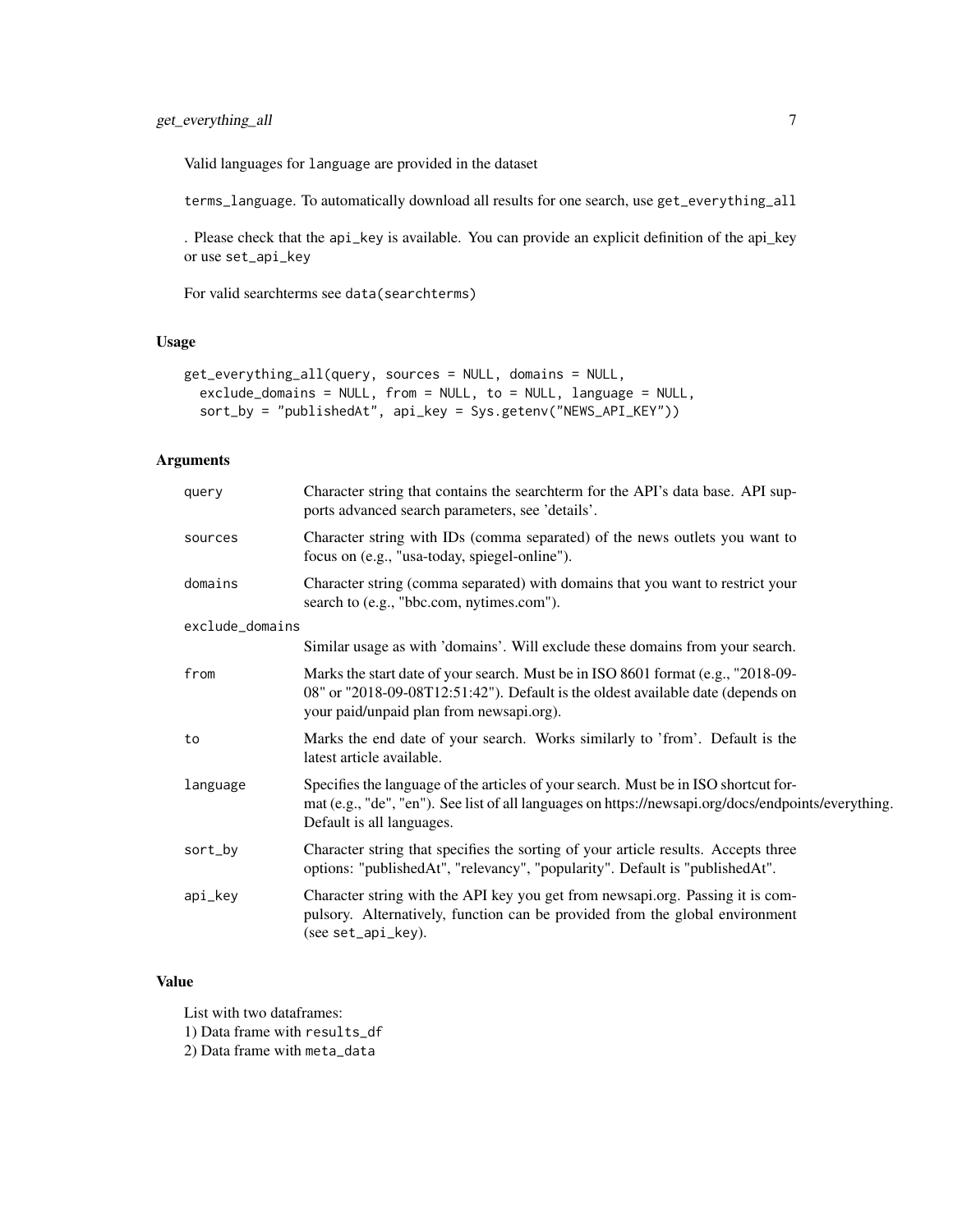## Examples

```
## Not run:
df <- get_everything_all(query = "mannheim")
df <- get_everything_all(query = "stuttgart", language = "en")
## End(Not run)
```
get\_headlines *Returns selected headlines from newsapi.org*

#### Description

get\_headlines returns live top and breaking headlines for a country, specific category in a country, single source, or multiple sources. You can also search with keywords. Articles are sorted by the earliest date published first. To automatically download all results, use get\_headlines\_all().

Please check that the api\_key is available. You can provide an explicit definition of the key or use set\_api\_key().

Valid searchterms are provided in the data sets terms\_category, terms\_country or terms\_sources.

#### Usage

```
get_headlines(query = NULL, category = NULL, country = NULL,
  sources = NULL, page = 1, page_size = 100,
  api_key = Sys.getenv("NEWS_API_KEY"))
```
#### Arguments

| query     | Character string that contains the searchterm.                                                                                                                                               |
|-----------|----------------------------------------------------------------------------------------------------------------------------------------------------------------------------------------------|
| category  | Character string with the category you want headlines from.                                                                                                                                  |
| country   | Character string with the country you want headlines from.                                                                                                                                   |
| sources   | Character vector with with IDs of the news outlets you want to focus on (e.g.,<br>c("usa-today", "spiegel-online")).                                                                         |
| page      | Specifies the page number of your results that is returned. Must be numeric. De-<br>fault is first page. If you want to get all results at once, use get_headlines_all<br>from 'newsanchor'. |
| page_size | The number of articles per page that are returned. Maximum is 100 (also de-<br>fault).                                                                                                       |
| api_key   | Character string with the API key you get from newsapi.org. Passing it is com-<br>pulsory. Alternatively, a function can be provided from the global environment<br>$(see set_api_kev).$     |

<span id="page-7-0"></span>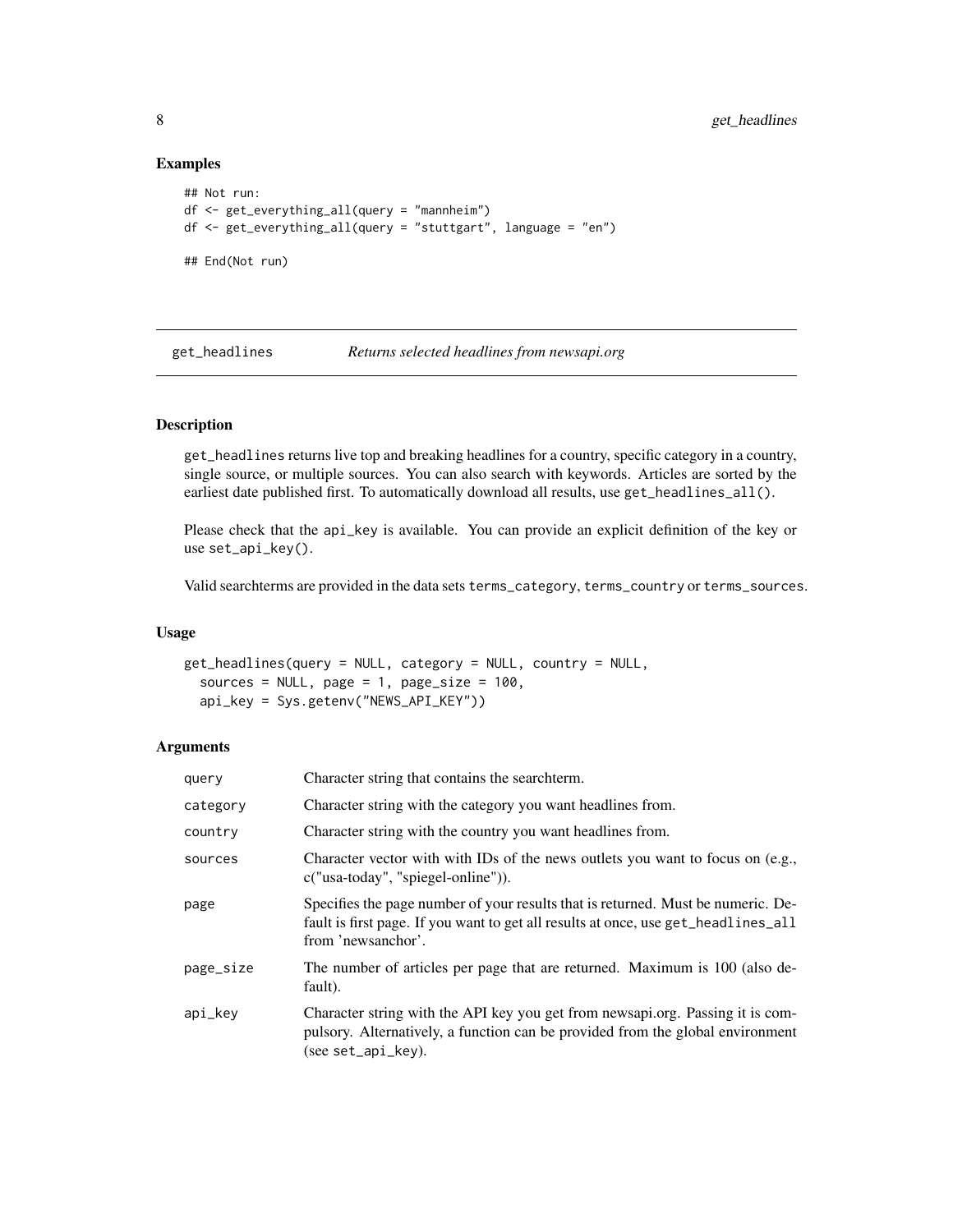## <span id="page-8-0"></span>get\_headlines\_all 9

## Value

List with two dataframes: 1) Data frame with results\_df 2) Data frame with meta\_data

## Examples

```
## Not run:
df <- get_headlines(sources = "bbc-news")
df <- get_headlines(query = "sports", page = 2)
df <- get_headlines(category = "business")
```
## End(Not run)

get\_headlines\_all *Returns all headlines from newsapi.org*

#### Description

get\_headlines returns live top and breaking headlines for a country, specific category in a country, single source, or multiple sources. You can also search with keywords. Articles are sorted by the earliest date published first. To automatically download all results, use get\_headlines\_all.

Please check that the api\_key is available. You can provide an explicit definition of the api\_key or use set\_api\_key

Valid searchterms are provided in terms\_category, terms\_country or terms\_sources

### Usage

```
get_headlines_all(query = NULL, category = NULL, country = NULL,
  sources = NULL, api_key = Sys.getenv("NEWS_API_KEY"))
```
#### Arguments

| query    | Character string that contains the searchterm                                                                                                                                        |
|----------|--------------------------------------------------------------------------------------------------------------------------------------------------------------------------------------|
| category | Category you want headlines from                                                                                                                                                     |
| country  | Country you want headlines for                                                                                                                                                       |
| sources  | Character string with IDs (comma separated) of the news outlets you want to<br>focus on (e.g., "usa-today, spiegel-online").                                                         |
| api_kev  | Character string with the API key you get from newsapi.org. Passing it is com-<br>pulsory. Alternatively, function can be provided from the global environment<br>(see set_api_key). |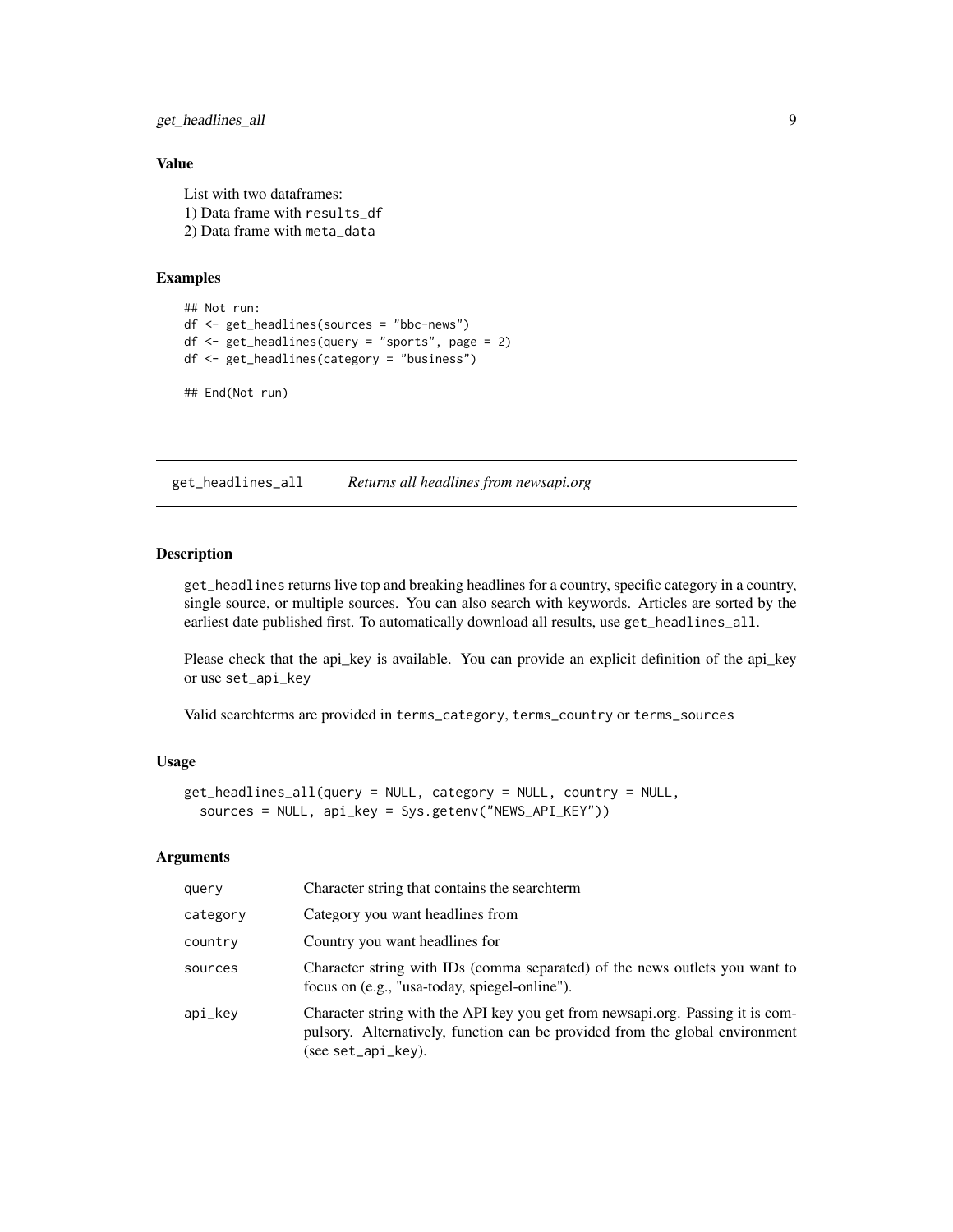## Value

List with two dataframes: 1) Data frame with results\_df 2) Data frame with meta\_data

#### Examples

```
## Not run:
df <- get_headlines_all(query = "sports")
df <- get_headlines_all(category = "health")
```

```
## End(Not run)
```
get\_sources *Returns selected sources from newsapi.org*

### Description

get\_sources returns the news sources currently available on newsapi.org. The sources can be filtered using category, language or country. If the arguments are empty the query return all available sources.

#### Usage

```
get_sources(category = NULL, language = NULL, country = NULL,
  api_key = Sys.getenv("NEWS_API_KEY"))
```
#### Arguments

| category | Category you want to get sources for as a string. Default: NULL.                                                                                                        |
|----------|-------------------------------------------------------------------------------------------------------------------------------------------------------------------------|
| language | The language you want to get sources for as a string. Default: NULL.                                                                                                    |
| country  | The country you want to get sources for as a string (e.g. "us"). Default: NULL.                                                                                         |
| api_key  | String with the API key you get from newsapi.org. Passing it is compulsory. Al-<br>ternatively, function can be provided from the global environment (see set_api_key). |

## Value

List with two dataframes:

1) Data frame with results\_df

2) Data frame with meta\_data

<span id="page-9-0"></span>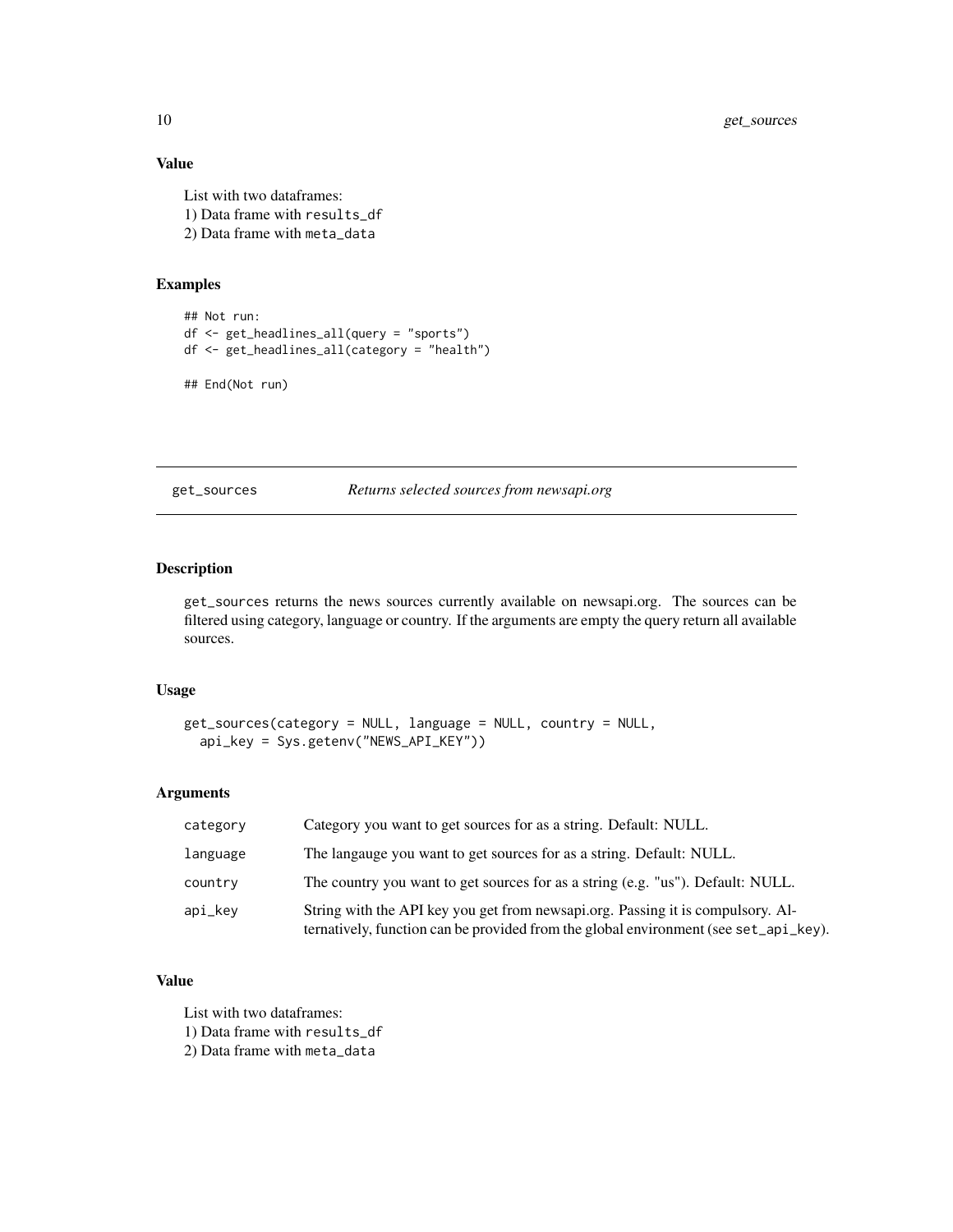## <span id="page-10-0"></span>Examples

```
## Not run:
get_sources(api_key)
get_sources(api_key, category = "technology")
get_sources(api_key, language = "en")
## End(Not run)
```

```
make_newsanchor_get_request
                        Makes a GET request to News API.
```
## Description

make\_newsanchor\_get\_request makes a GET request to News API.

## Usage

```
make_newsanchor_get_request(url, api_key)
```
#### Arguments

| url     | News API url with query parameters and scheme specified. See build_newsanchor_url. |
|---------|------------------------------------------------------------------------------------|
| api_key | News API kev.                                                                      |

#### Value

httr response object.

parse\_newsanchor\_content

*Parses content returned by query to the News API.*

#### Description

parse\_newsanchor\_content parses the content sent back by the News API to an R list.

## Usage

parse\_newsanchor\_content(response)

#### Arguments

response httr response object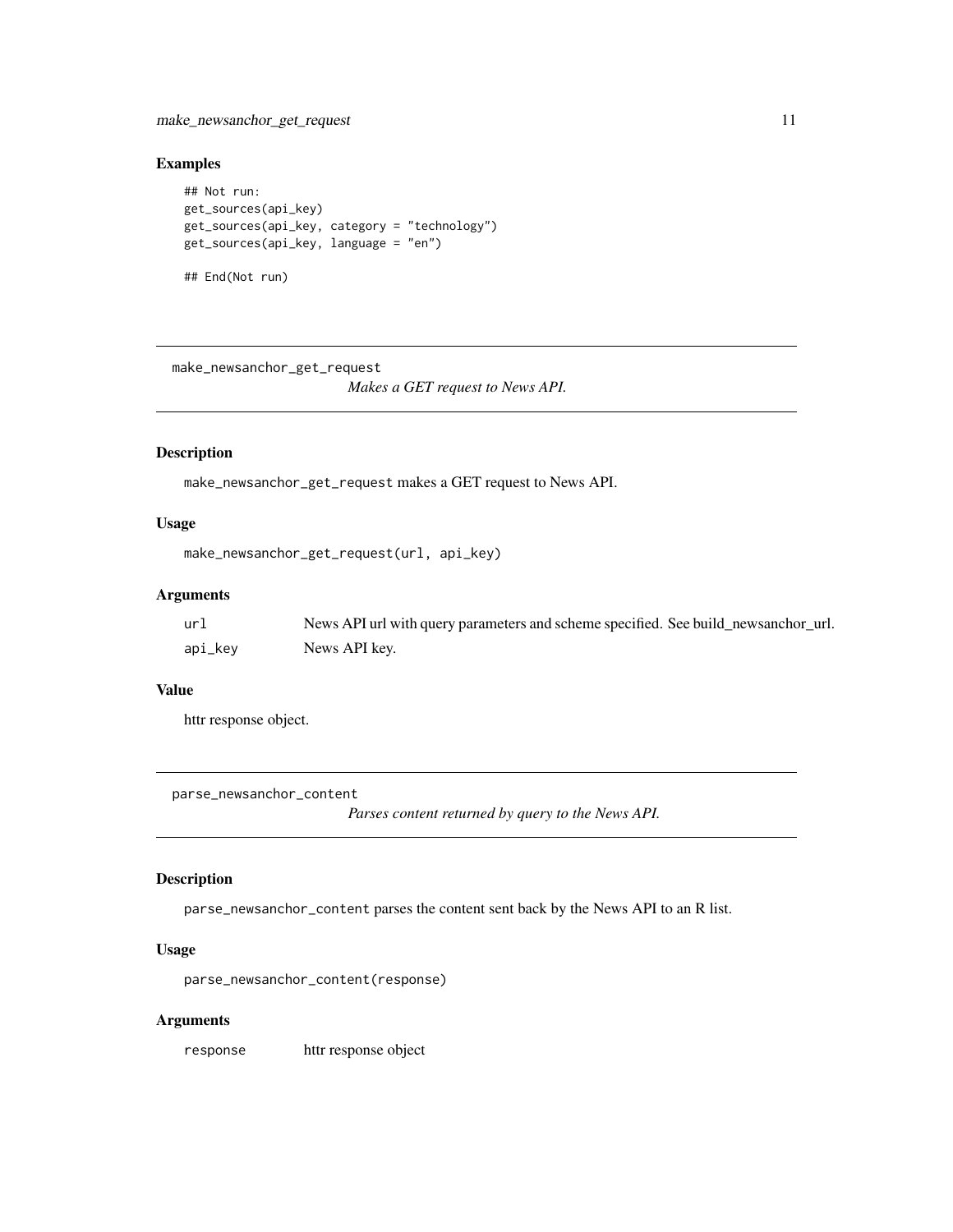## <span id="page-11-0"></span>Value

R list.

sample\_response *Sample Response Object*

#### Description

A sample response object generated using 'get\_everything'.

#### Usage

sample\_response

## Format

An object of class list of length 2.

## Details

This response object was mainly created for demonstrating purposes. The data set is used in the "Scrape New York Times Online Articles" vignette. The object was created using the following query.

## Value

List with two dataframes: 1) Data frame with results\_df 2) Data frame with meta\_data

## Examples

```
## Not run:
response <- get_everything(query = "Trump",
                         sources = "the-new-york-times",
                         from = "2018-12-03",
                         to = "2018-12-09")
```
## End(Not run)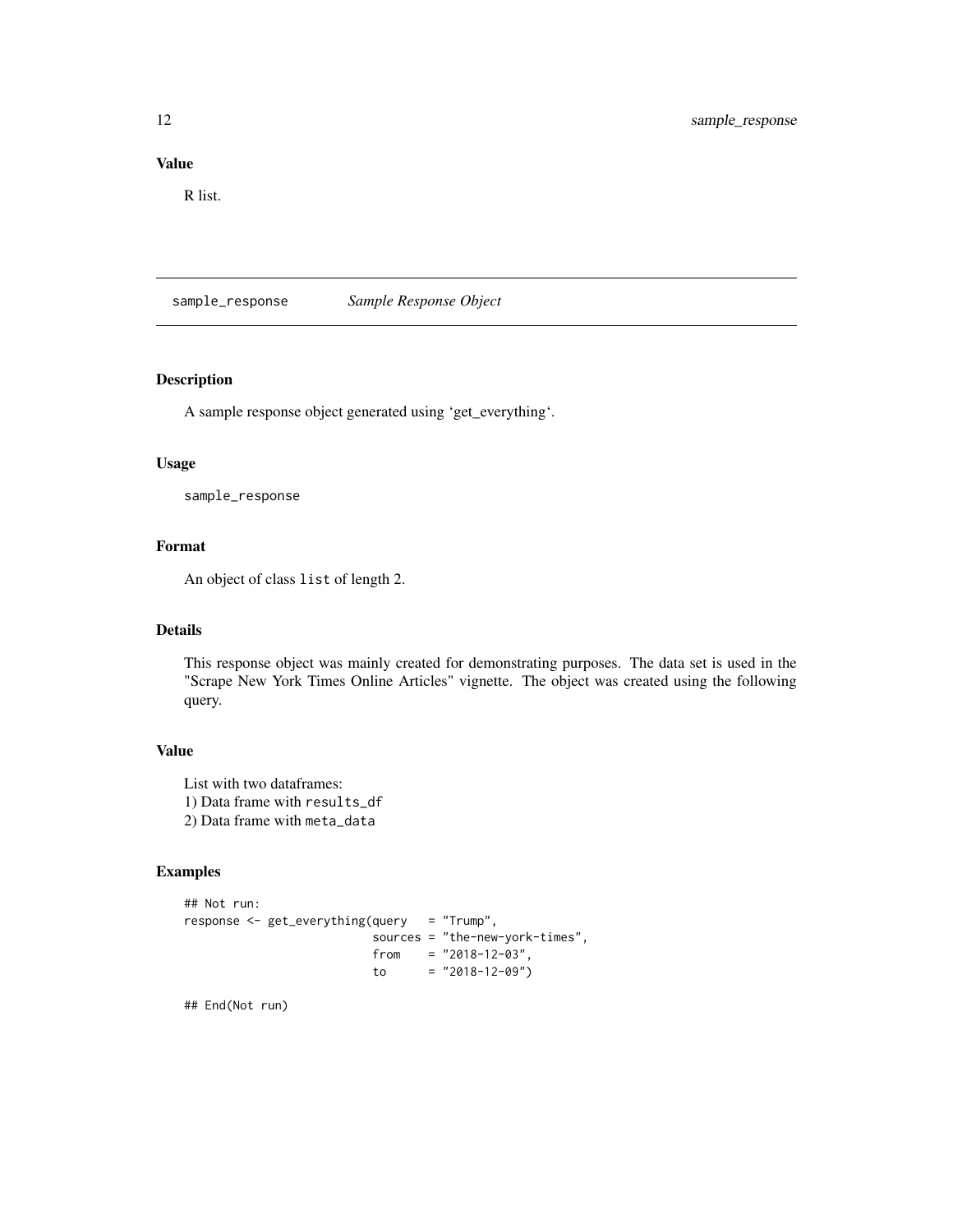<span id="page-12-0"></span>

#### Description

Function to set you API Key to the R environment when starting using newsanchor package. Attention: You should only execute this functions once.

## Usage

```
set_api_key(path = stop("Please specify a path."))
```
## Arguments

path character. Path where the environment is stored. Default is the normalized path.

#### Value

None.

#### Author(s)

Jan Dix << jan.d@correlaid.org>>

#### Examples

```
## Not run:
set_api_key(tempdir()) # you will be prompted to enter your API key.
```
## End(Not run)

stop\_if\_invalid\_category

*Checks validity of a category.*

#### Description

stop\_if\_invalid\_category checks whether a given category is valid for News API and stops with an error if this is not the case.

#### Usage

```
stop_if_invalid_category(category)
```
#### Arguments

category category to check as a string.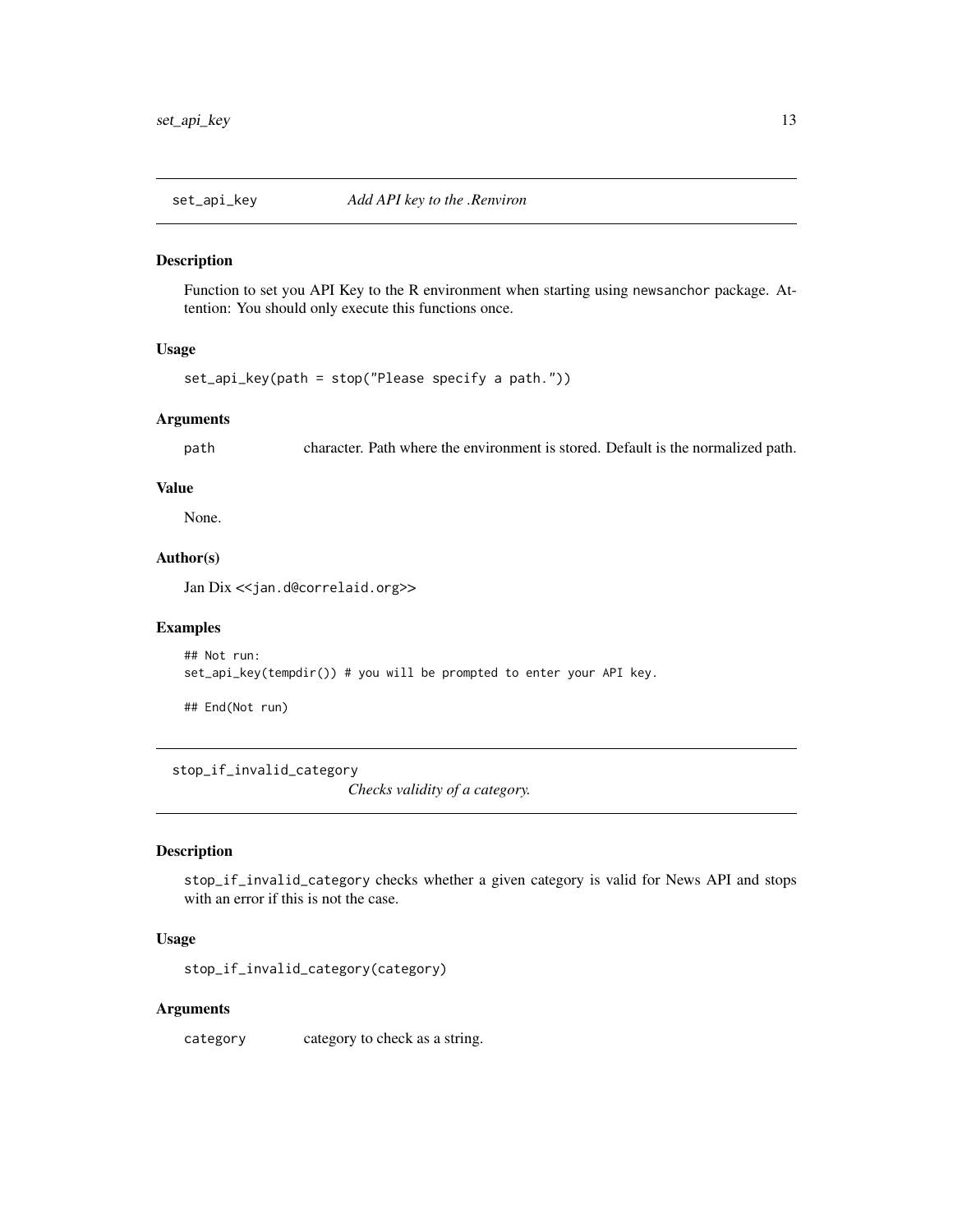<span id="page-13-0"></span>stop\_if\_invalid\_country

*Checks validity of a country*

## Description

stop\_if\_invalid\_country checks whether a given country is valid for News API and stops with an error if this is not the case.

## Usage

stop\_if\_invalid\_country(country)

### Arguments

country country to check as a string.

stop\_if\_invalid\_language

*Checks validity of a language*

## Description

stop\_if\_invalid\_language checks whether a given language is valid for News API and stops with an error if this is not the case.

## Usage

```
stop_if_invalid_language(language)
```
## Arguments

language language to check as a string.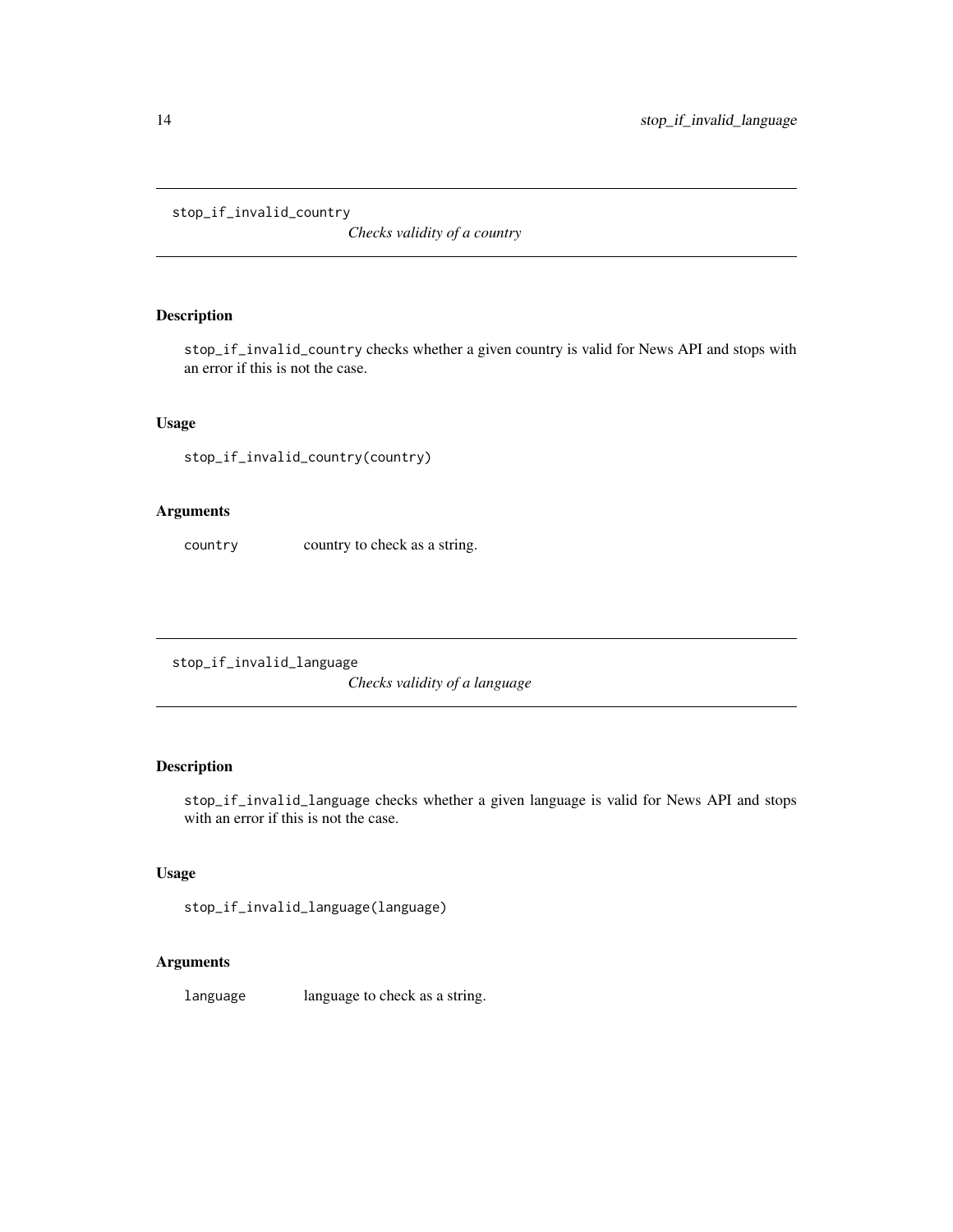<span id="page-14-0"></span>stop\_if\_invalid\_source

*Checks validity of a source*

## Description

stop\_if\_invalid\_source checks whether a given source is valid for News API and stops with an error if this is not the case.

## Usage

stop\_if\_invalid\_source(source)

#### Arguments

source source to check as a string.

terms\_category *Terms Category*

#### Description

The dataframe 'provides possible categories (e.g., sports) you want to get headlines for. This dataframe is relevant in conjunction with get\_headlines.

## Usage

terms\_category

## Format

An object of class data. frame with 7 rows and 1 columns.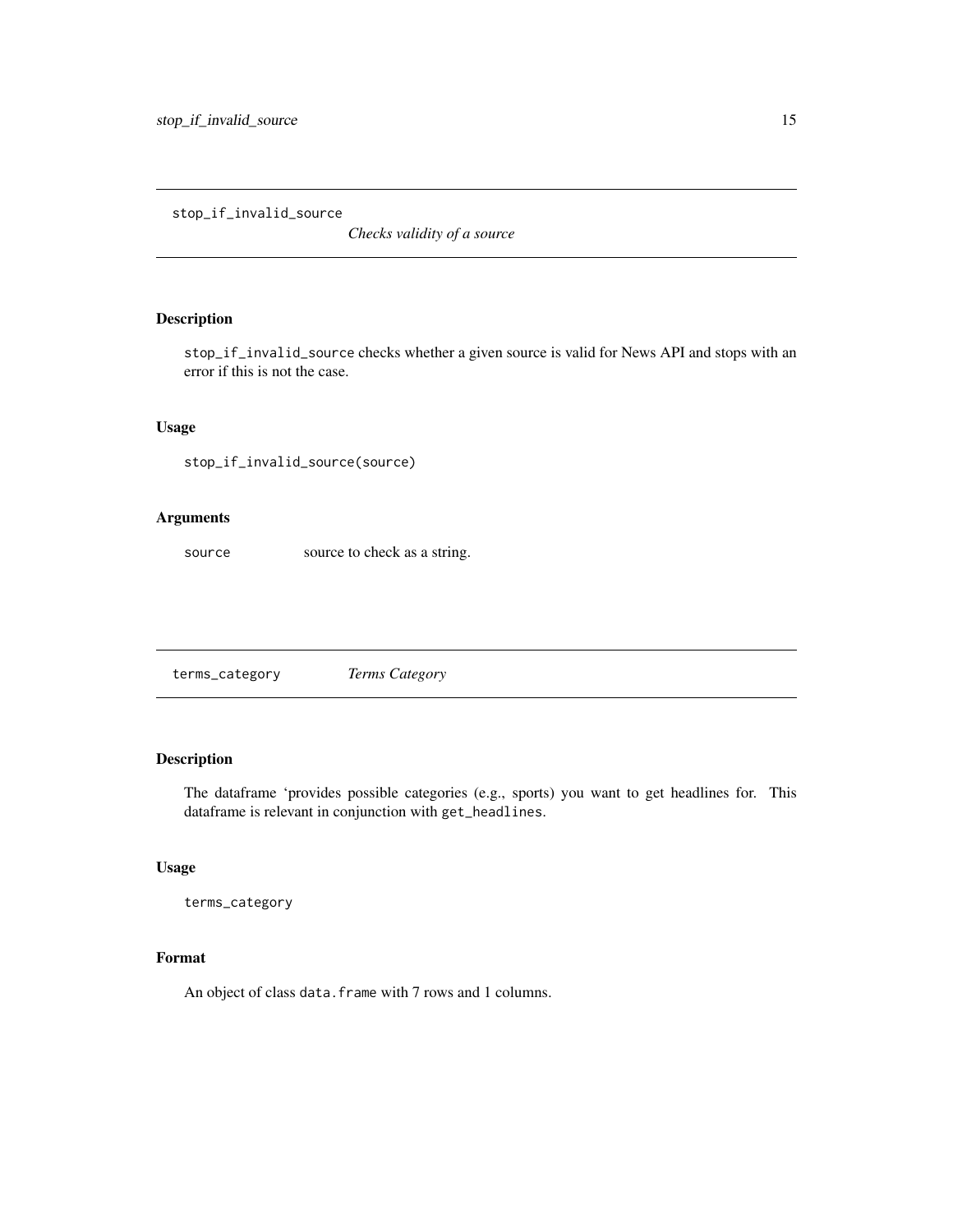<span id="page-15-0"></span>terms\_country *Terms Country*

#### Description

This dataframe provides possible countries you want to get news from. This dataframe is relevant in conjunction with get\_headlines.

#### Usage

terms\_country

#### Format

An object of class data. frame with 54 rows and 1 columns.

terms\_language *Terms Language*

## Description

This dataframe provides possible languages you want to get news for. This dataframe is relevant in conjunction with get\_everything.

#### Usage

terms\_language

#### Format

An object of class data.frame with 14 rows and 1 columns.

terms\_sources *Terms Sources*

## Description

This dataframe provides possible news sources or blogs you want to get news from. This dataframe is relevant in conjunction with get\_everything.

## Usage

```
terms_sources
```
### Format

An object of class data.frame with 138 rows and 1 columns.